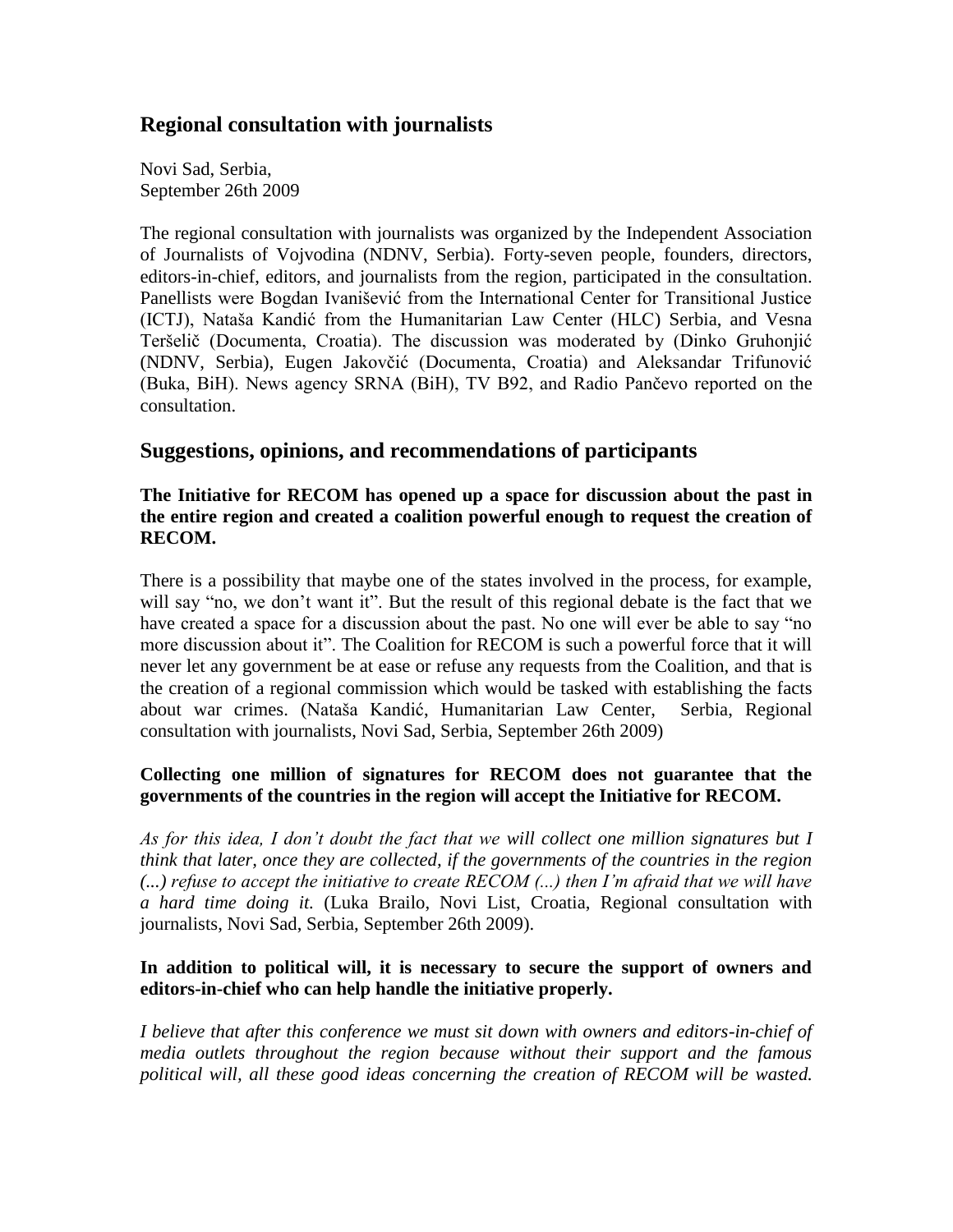(Luka Brailo, Novi List, Croatia, Regional consultation with journalists, Novi Sad, Serbia, September 26th 2009).

*A media group that (...) would be tasked with coordinating the relations of the Coalition for RECOM and the public and other media should organize discussions with the different media profiles and determine how they should all report to the public about RECOM.* (Zoran Ilić, FENA, BiH, Regional consultation with journalists, Novi Sad, Serbia, September 26th 2009).

**In order to reach an agreement to report regularly about the RECOM initiative it is necessary to organize meetings with public TV stations and owners of all media outlets. It is necessary that each media outlet assign a journalist for this task.**

*I have (...) so to speak a strategy proposition for initiators and members of the Coalition for RECOM – a meeting should be as soon as possible organized with directors and owners of media outlets, decision makers.* (Aleksandar Reljić, TV Pink, Serbia, Regional consultation with journalists, Novi Sad, Serbia, September 26th 2009).

*We need you as media people to help us choose what journalists or editors we should invite to our gatherings. We always pay trip expenses for those attending our consultations.* (Aleksandar Trifunović, Buka, BiH, Regional consultation with journalists, Novi Sad, Serbia, September 26th 2009).

#### **It is necessary to investigate the role of the media before and during the conflicts.**

*My colleague (...) mentioned a very important thesis (...) in addition to investigating the role of the media during the 1990s, it is also important to establish their role for the period before the 1990s when the orchestration of the events that followed actually began.* (Željko Hodonj, HINA, Croatia, Regional consultation with journalists, Novi Sad, Serbia, September 26th 2009).

*Not only that the media prepared the scene for the conflict, they also often added fuel to it by promoting hatred, fear, etc.* (Branislava Obranović, Independent Society of Journalists of Vojvodina, Serbia, Regional consultation with journalists, Novi Sad, Serbia, September 26th 2009).

#### **An unclear stance on war crimes along with unrealistic expectations of RECOM initiators that the same governments which are still denying crimes can become partners in this project are the main obstacles we have in BiH.**

*This project is burdened with a lot of problems, we have governments denying war crimes, especially in BiH, and yet, we are trying to include these governments in this project by making them our partners. I think that, more or less, that mission is impossible.* (Senad Pećanin, Dani, BiH, Regional consultation with journalists, Novi Sad, Serbia, September 26th 2009).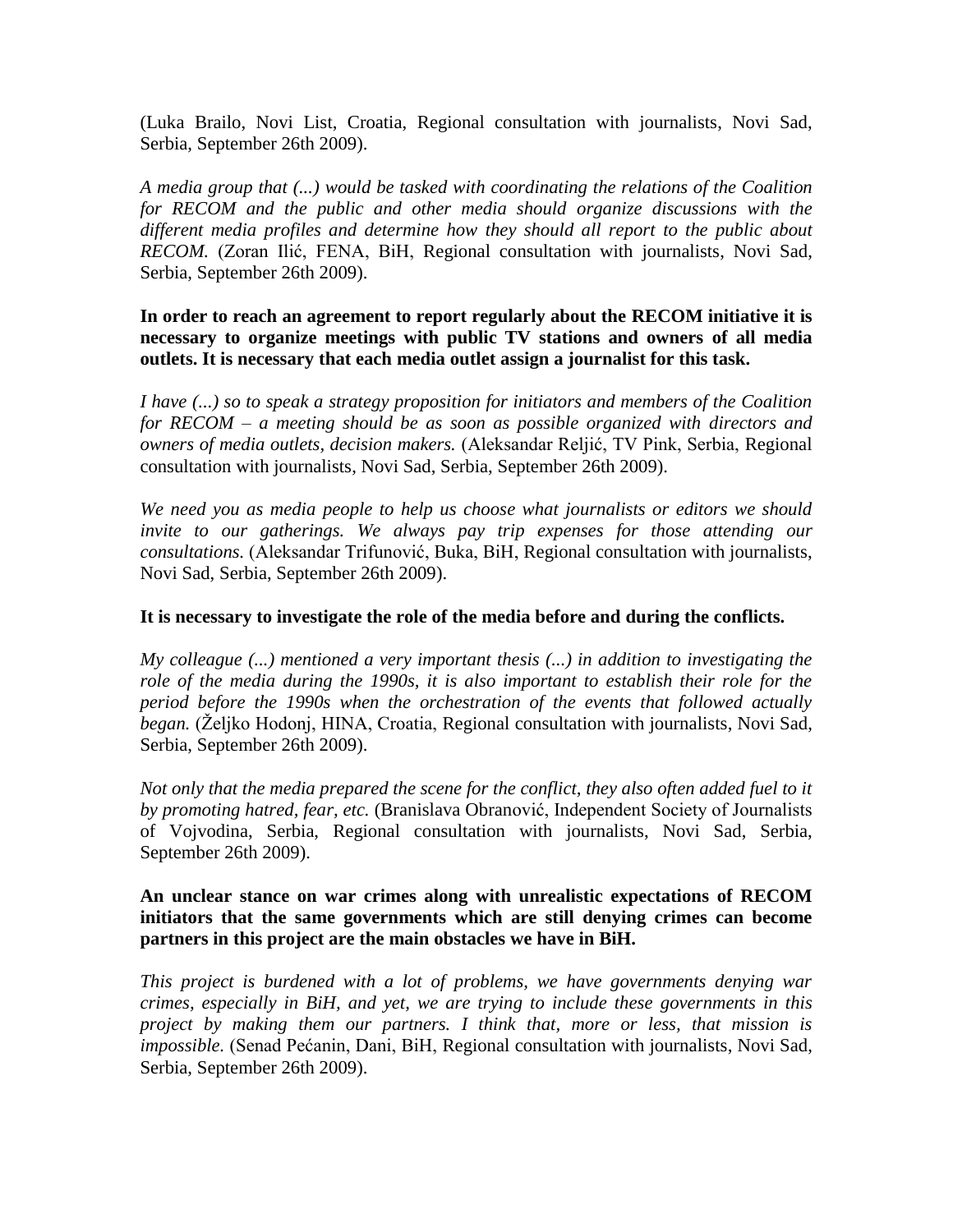**Just knowing the facts about war crimes is not enough without knowing the cause and the context, but in the case of the former Yugoslavia that would mean going back deep into the past, as far as the 14th century.** 

*The next big problem (...) is whether this commission should only deal with facts or should it analyse causes, too. If we only present the facts (...) that is an easier process regardless of whether the truth is being told by a victim or a perpetrator (...) but we cannot grasp the meaning of these facts without analysing these events (...). However, if we choose to explore the cause or the context, I"m afraid we will go as far as into the past as the 14th century. Also, I don"t really see any societal groups which would like our history to be factually connected.* (Senad Pećanin, Dani, BiH, Regional consultation with journalists, Novi Sad, Serbia, September 26th 2009).

*Naturally, each story has its own context, but I think we should, at least in the beginning, stick to the facts only.* (Sanda Savić, RTV B92, Serbia, Regional consultation with journalists, Novi Sad, Serbia, September 26th 2009).

### **For the media, it is very difficult to report from something which is a process rather than an event. Another aggravating circumstance is the fact that there are fewer donors for media outlets reporting about war crimes.**

*It is very difficult for the media to report from "a process" in a way similar to that when reporting from an event. What is important to stress is the resources media outlets have at their disposal. There are fewer donors for those reporting about war crimes. These donors are gone and an excellent media outlet such as Feral Tribune had to be closed because of the lack of sensitivity on the part of the donors to understand the importance of its work.* (Senad Pećanin, Dani, BiH, Regional consultation with journalists, Novi Sad, Serbia, September 26th 2009).

### **There are still some journalists who had their role in preparing the war working in some media outlets. Should we have cooperation with these media and would it be possible?**

*Can we cooperate with media outlets still employing journalists who participated in the war propaganda (...)? How are they going to make a report of a story which was made on the basis of collected facts?* (Branislava Obranović, Independent Society of Journalists of Vojvodina, Serbia, Regional consultation with journalists, Novi Sad, Serbia, September 26th 2009).

### **The idea to form RECOM is good, but in the current media, cultural, and political atmosphere it is not possible to implement it.**

*I think it"s a fine idea but in our current political and cultural situation, and the atmosphere in the media, I don"t see how it is going to be possible to implement it.* (Senad Pećanin, Dani, BiH, Regional consultation with journalists, Novi Sad, Serbia, September 26th 2009).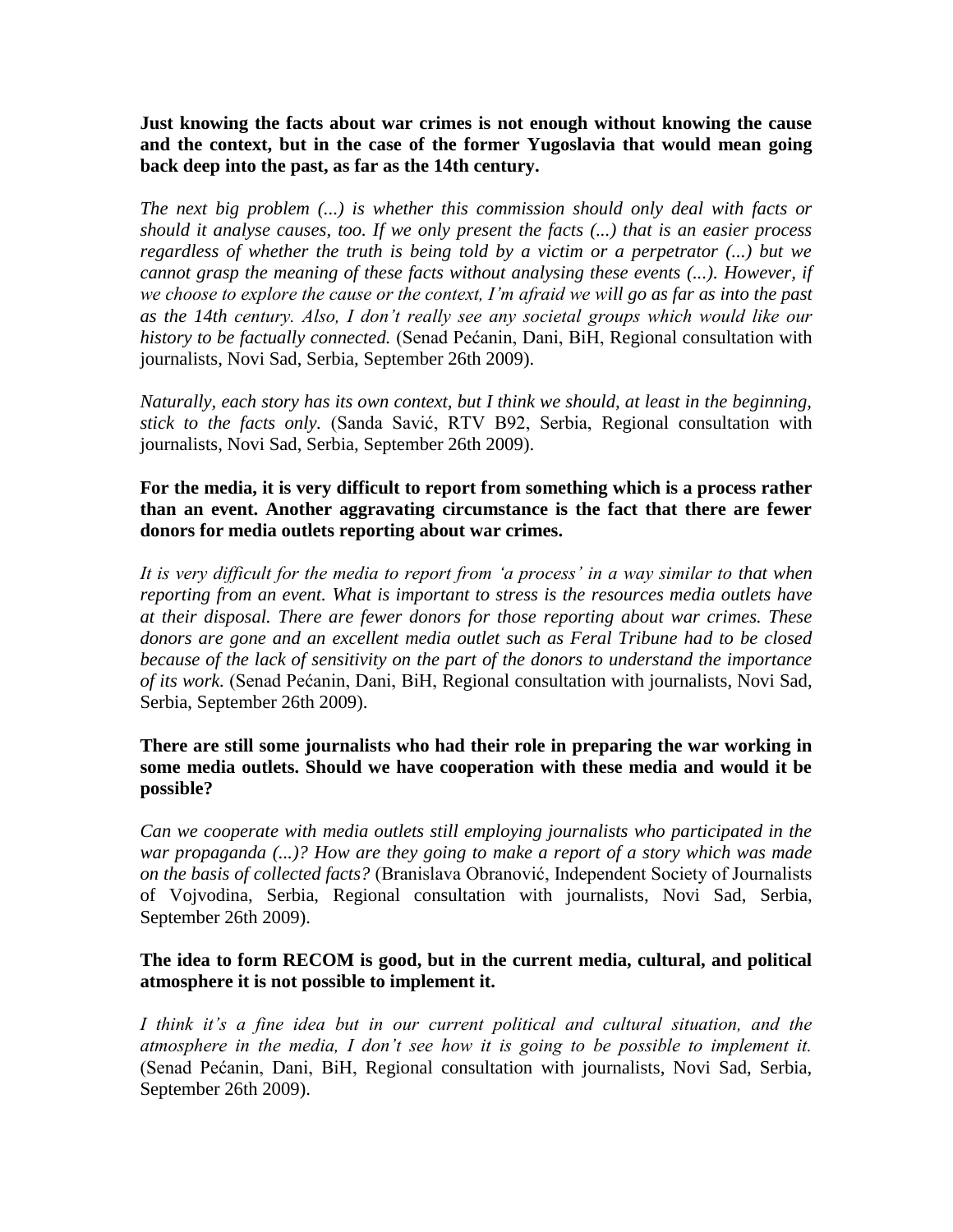**The main value of RECOM must be truth, the peace of victims" families, and reconciliation between ethnic communities. In implementing its goals RECOM must consider amnesty and protected witnesses.**

*I"d say that the main value of RECOM must be truth. For RECOM it should be more important how many families will find out the truth than how many criminals will end up in jail. So, immunity in exchange for the truth (...) in order to secure the peace for victims" families who will find out the truth about their loved ones and give them a proper burial if possible. So, in view of that, RECOM must consider amnesty and protected witnesses (...). The main value of RECOM must be truth, the peace of victims" families,*  and reconciliation between ethnic communities. (Željko Tvrdišić, Association of Journalists of Kosovo and Metohija, Kosovo, Regional consultation with journalists, Novi Sad, Serbia, September 26th 2009).

#### **States in the region which do not recognize the facts established by the ICTY will have a hard time accepting the initiative to create RECOM.**

*So, it is indisputable that the ICTY established the facts about all sides in the conflict, but politicians do not recognize them and that"s why I think it is going to be difficult to convince the governments to accept this project.* (Damir Šimić, TV BH1, BiH, Regional consultation with journalists, Novi Sad, Serbia, September 26th 2009).

### **We should start with the facts established by the ICTY and national war crimes trial chambers – no one will stand against it.**

*I think that in the beginning we should only stick to the facts because we have ICTY judgements and decisions of domestic courts and I think that we should use these legally binding judgements handed down by independent judges and nobody will be against them. And that should be spread further.* (Dţenana Karup-Druško, Dani, BiH, Regional consultation with journalists, Novi Sad, Serbia, September 26th 2009).

### **In BiH the figure of 200 000 killed Bosniaks is still being manipulated, although the Research and Documentation Center established that there were approximately 97,000 killed and missing.**

*In Bosnia and Herzegovina we had a promotion of a political leader, a media magnate (...) a few days ago, who is known to have manipulated (...) the fact about the total number of killed and missing in BiH and he mentioned the figure of 200,000 killed Bosniaks again despite the fact that the Research and Documentation Center established a figure of approximately 97,000 victims in BiH.* (Damir Šimić, TV BH1, BiH, Regional consultation with journalists, Novi Sad, Serbia, September 26th 2009).

#### **Croatian media reporting war crimes trials of Croatian generals are obviously biased and favour the defendants.**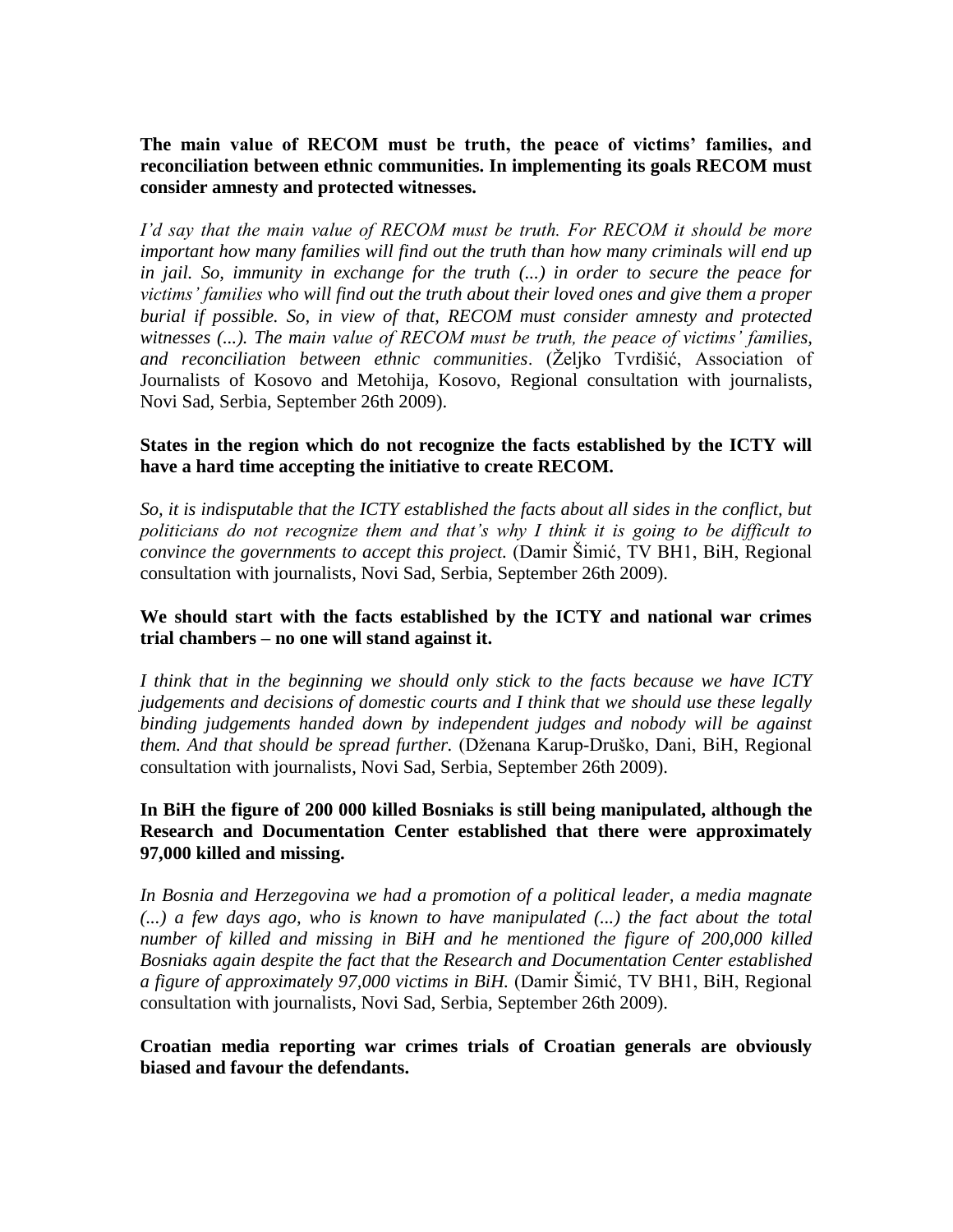*It is a very difficult position for you that ask for the support of the media. I am quite familiar with the Croatian media (...) and I can tell you (...) that they report on the war crime trials of Croatian generals with an obvious favouritism towards the defendants.* (Damir Šimić, TV BH1, BiH, Regional consultation with journalists, Novi Sad, Serbia, September 26th 2009).

### **Regardless of whether RECOM will establish the facts and help future generations what happened, it will not prevent manipulation with facts and figures.**

*If this project succeeds in its intention and establish the truth, its long-term goal of leaving something for the future generations, will not prevent the practice of manipulating with the facts.* (Damir Šimić, TV BH1, BiH, Regional consultation with journalists, Novi Sad, Serbia, September 26th 2009).

### **In Kosovo we have a problem with identification of mortal remains which is why it is necessary to start with the national/state level and then connect on a regional level.**

*We have one problem in Kosovo, we buried 2,000 people without DNA analyses while at the morgue in Priština (...) there are over 400 mortal remains whose DNA does not match the analyses provided by family members. We have a problem within the country (...) and I think it is far better to start from a national level and later meet on a regional level.* (Ardijana Fači, Koha Vision, Kosovo, Regional consultation with journalists, Novi Sad, Serbia, September 26th 2009).

### **Facts are not sufficient. It is necessary to present war crimes within a context which is something the governments in the region will not accept.**

*I am a pessimist when it comes to that because we know where money and power come from and these people (politicians) they don"t like the truth. In Montenegro, three or four years ago (...) a documentary was made (...) about the attack on Dubrovnik. The film was full of facts (...) but the political dimension of the entire story was ostensibly missing. The film showed bearded, drunk men, attacking the world"s cultural heritage driven by some cosmic energy etc. I am exaggerating it, of course, but I want to say that the context must be given.* (Brano Mandić, Vijesti, Montenegro, Regional consultation with journalists, Novi Sad, Serbia, September 26th 2009).

### **The media campaign must be serious and it should be under the leadership of truly dedicated persons.**

*Your media campaign should be very serious (...) I suggest you form a team for that (...). It should be done by dedicated people; (...) those with enough power; (...) strong individuals. It should be handled by those who take their work home.* (Brano Mandić, Vijesti, Montenegro, Regional consultation with journalists, Novi Sad, Serbia, September 26th 2009).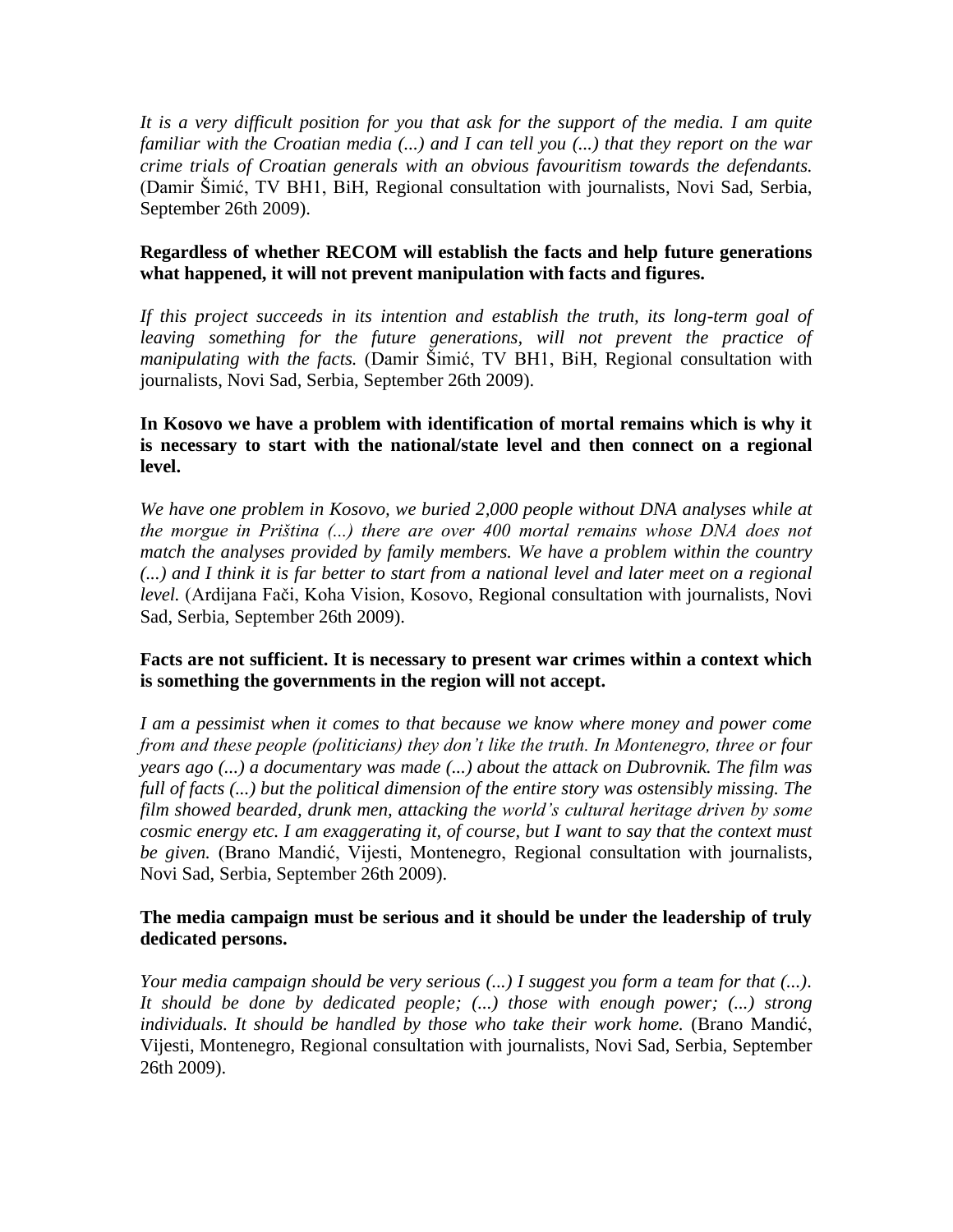*RECOM should raise awareness and create an alternate approach to people since what matters most is to raise awareness and deal with the past.* (Idriz Seferi, Koha Ditore, Kosovo, Regional consultation with journalists, Novi Sad, Serbia, September 26th 2009).

### **RECOM is important in order to open up discussion about Albanian victims in Serbia and about Serbian victims in Kosovo.**

RECOM is important for the future of each and every one of us, so we should work on it and support it (...). Many people here don't know that approximately 10,000 people were killed, in Kosovo they are afraid that only Serbian victims are going to be mentioned and so on, while here (in Serbia) we only talk about Serbian victims. Idriz Seferi, Koha Ditore, Kosovo, Regional consultation with journalists, Novi Sad, Serbia, September 26th 2009).

### **Throughout the region we hear media reports about their "own" victims.**

*In Bosnia and Herzegovina since the beginning of the war, and also in Kosovo since 1999 (...) we have a system to tell just one part of a story, a story that is acceptable by one side only (...). We should stop doing that – talking only about our own victims. For example, when reporting from war crimes trials, if a Serb is being prosecuted, they only report about what is contained in the indictment completely ignoring what the defence is saying and the other way round if a Bosniak is being tried, they just report about what the defence said and ignore everything that"s in the indictment.* (Sanja Škuletić, Avaz, BiH, Regional consultation with journalists, Novi Sad, Serbia, September 26th 2009).

### **Media outlets will begin reporting about the activities of the Coalition for RECOM if consultations become a political event.**

*We will report about your activities if you really make a political breakthrough, if you become a political event (...). You really have to try to do it, intentionally or unintentionally, like the people who wanted to organize the gay pride parade, they became a main political story in the country.* (Sanda Savić, RTV B92, Serbia, Regional consultation with journalists, Novi Sad, Serbia, September 26th 2009).

#### **As soon as it is created, the commission will be challenged by an anti-campaign.**

*As soon as the news becomes public that the commission was created, I can see a thousand headlines against it and we can all predict who will be behind it and what will follow.* (Vesna Sladojević, RTS, Serbia, Regional consultation with journalists, Novi Sad, Serbia, September 26th 2009).

**The most valuable result of RECOM"s work will be the opportunity young people and future generations will have to know everything that happened in the recent wars and it will come as a firsthand experience told by people from all over former Yugoslavia.**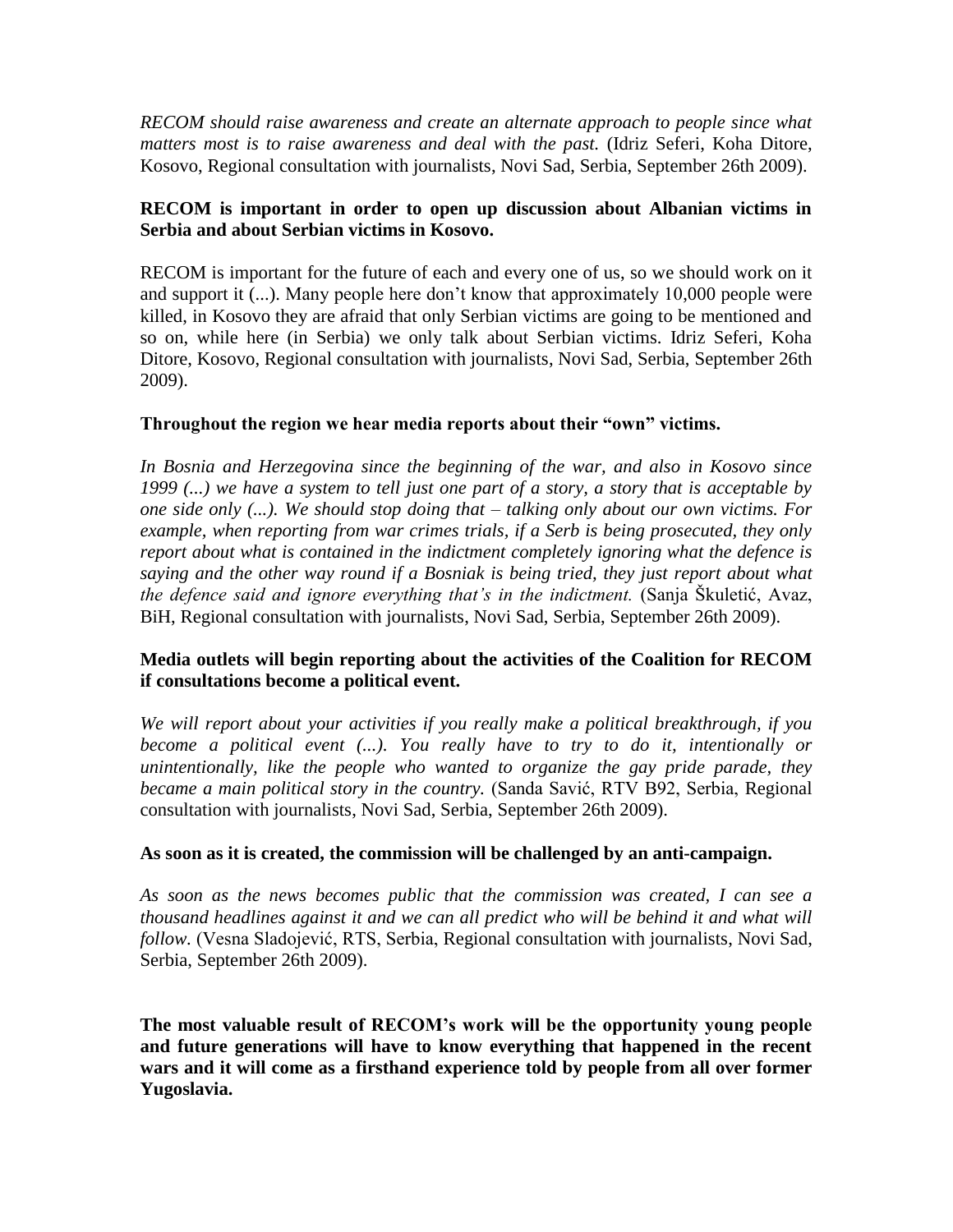RECOM is important for future generations (...) I want my child one day (...) to be able to know exactly what happened in the country where her parents lived, to learn the facts as close to the truth as possible and it will be best if it is through the stories told by the people who experienced it and took part in it. That's the biggest value of this project. (Vesna Sladojević, RTS, Serbia, Regional consultation with journalists, Novi Sad, Serbia, September 26th 2009).

### **It will be difficult for RECOM to obtain data and documentation owned by state organs.**

*If we ask institutions to give us these documents and the data they have so that we can find the facts easier, that is not going to happen, they will only give them when they are ready. Unfortunately, we witness that every day in war crimes trials.* (Vesna Sladojević, RTS, Serbia, Regional consultation with journalists, Novi Sad, Serbia, September 26th 2009).

**Info Programs of the Serbian Broadcasting Corporation (RTS) will report from consultations but the quality of their work will depend on the personal interest of the reporter. Victims" testimonies should be aired as special broadcasts for a better impression and as such they attract more viewers.** 

*RTS will always report from your consultations, but the quality of the report will depend on the reporter"s personal interest in the topic.* (Vesna Sladojević, RTS, Serbia, Regional consultation with journalists, Novi Sad, Serbia, September 26th 2009).

*These broadcasts should be aired in separate time slots and not together with daily news. Victims" testimonies are always more attractive to viewers when done by individual authors.* (Vesna Sladojević, RTS, Serbia, Regional consultation with journalists, Novi Sad, Serbia, September 26th 2009).

*Have you thought about a possible association or a network support of the media for the Coalition for RECOM? Maybe you can sign a contract with some media outlets to report from your consultations and make special shows about it?* (Rajko Šerbet, Montenegro TV, Montenegro, Regional consultation with journalists, Novi Sad, Serbia, September 26th 2009).

#### **RECOM has to define the concept of "victim" and that definition must be used in all countries or the entire idea will be compromised.**

*RECOM must come up with a clear definition of who can be considered "victim" and apply it steadfastly (...) in order to avoid standard compromising situations such as discussion about "our" and "their" victims.* (Zoran Sekulić, FONET, Serbia, Regional consultation with journalists, Novi Sad, Serbia, September 26th 2009).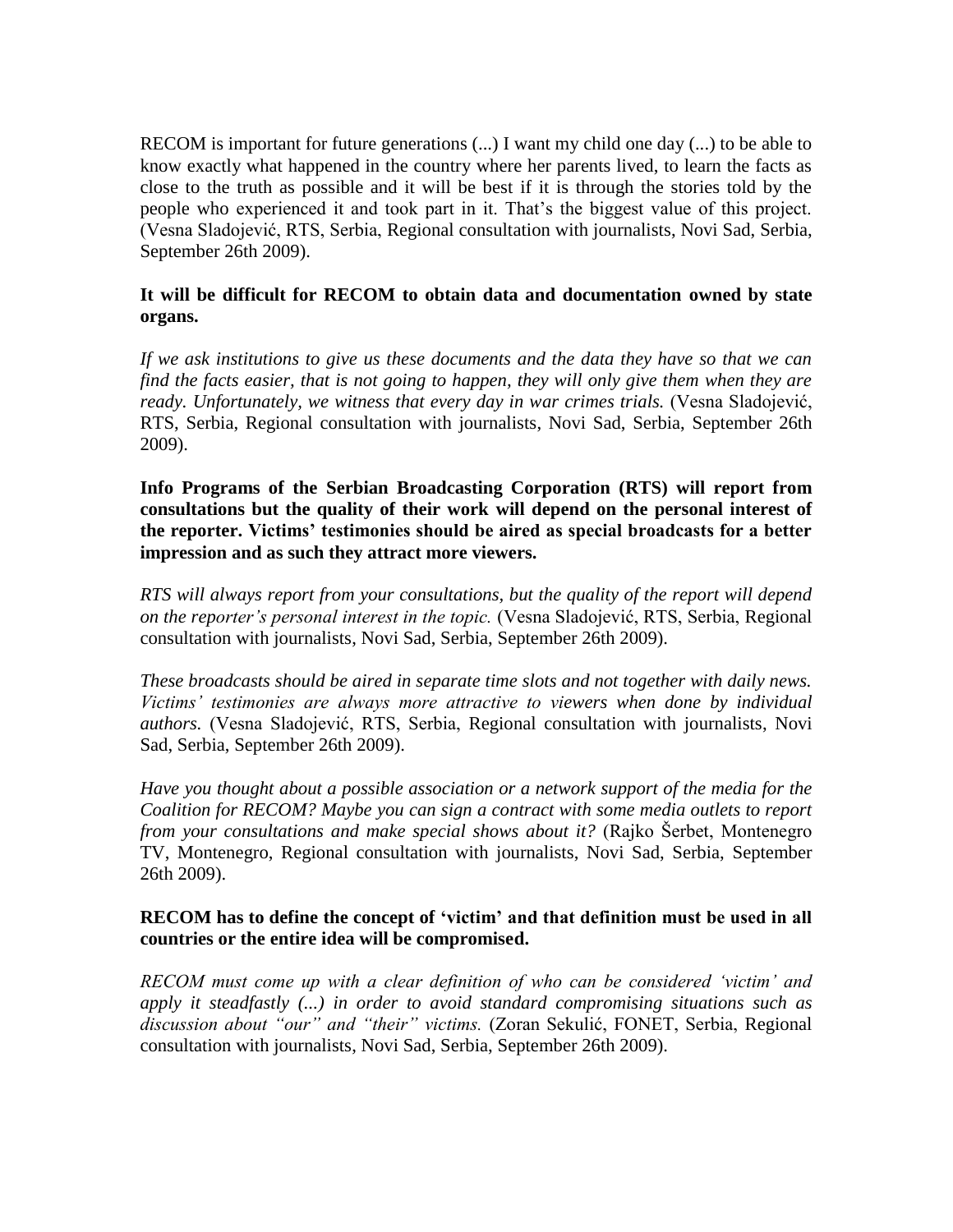**Victims are victims, there are not "our" and "their" victims and they must be treated in an identical manner. That approach will guarantee credibility, authenticity, and truthfulness to the entire initiative.** 

*Not all criminals are the same, but all victims are always the same and there are not our and their victims and if the whole point of this commission is make the voice of victims be heard, then they have to be treated in an identical manner (...) We, as media outlets, and you as the Coalition for RECOM can win the hearts of the public if what we do is perceived as credible, authentic, and truthful from the beginning to the very end.* (Zoran Sekulić, FONET, Serbia, Regional consultation with journalists, Novi Sad, Serbia, September 26th 2009).

### **The initiative for RECOM has the public turned against it, the same public that advocates punishment of all perpetrators always convinced that the perpetrators come from other ethnic groups.**

*Polls show that 80% of the people from my neck of the woods, Banja Luka, believe that all war crimes perpetrators should be brought to justice but in the same polls they say: "the Serbs, no, we did not commit war crimes". That is the public we are now about to provoke with this project.* (Aleksandar Trifunović, Buka, BiH, Regional consultation with journalists, Novi Sad, Serbia, September 26th 2009).

### **We have to open a debate on the fact that the very act of "doing nothing" means participating in the war.**

*We have to go past the brainwashing and explain to people that we were engaged in a*  war, that there were victims, and that we took part in that. The fact that we 'didn't *commit any crimes" only means that we took part in it.* (Aleksandar Trifunović, Buka, BiH, Regional consultation with journalists, Novi Sad, Serbia, September 26th 2009).

### **In BiH the initiative cannot have political support without the pressure of the international community.**

*I talked to my colleagues in BiH and they are all quietly telling me that this initiative will never get political support and that only because of the political protectorate, it may do it under the pressure of the international community.* (Saša Kosanović, Croatian Radio Television, Regional consultation with journalists, Novi Sad, Serbia, September 26th 2009).

### **Western Balkans countries should be asked to transform all conflicts between them before becoming members of the European Union.**

*If the political elites in the countries formed on the territory of the former Yugoslavia truly want to join the European Union – then we need to end these tribal wars as soon as possible in order to become serious EU candidates.* (Saša Kosanović, Croatian Radio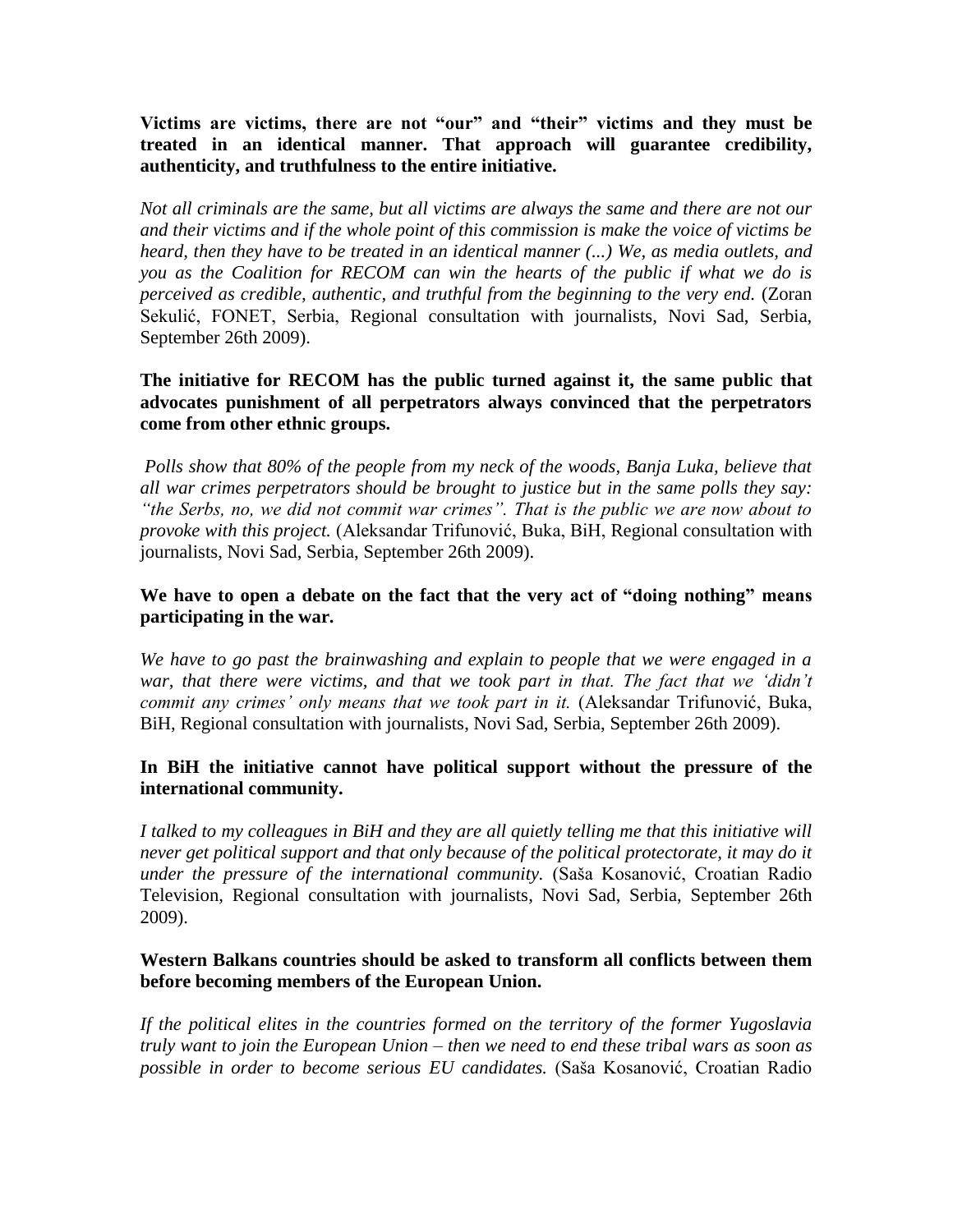Television, Regional consultation with journalists, Novi Sad, Serbia, September 26th 2009).

### **Croatia adopted a Declaration on the Homeland War which flagrantly denies Croatia"s participation in the war in Bosnia and Herzegovina. From their point of view, the events in BiH have nothing to do with Croatia.**

*How do you think you can cope with the problem we have in Croatia – they are not interested in anything outside Croatia; not even a million signatures will prompt them: they will closely monitor how many Croats or Serbs or Chinese signed the petition. The Croatian Parliament adopted a Declaration on the Homeland War and they outright deny Croatia"s participation in the war in Bosnia and Herzegovina. Croatian politicians and Croatian citizens don"t care about what happened in BiH, in Serbia, in Kosovo or in Montenegro.* (Saša Kosanović, Croatian Radio Television, Regional consultation with journalists, Novi Sad, Serbia, September 26th 2009).

### **RECOM should make a list of concentration camps and other detention places and recommend that memorials be built in these locations.**

*One of the lists to be included in the upcoming report of RECOM will be a list of all detention camps and concentration camps and along with that a recommendation to build memorials in these locations.* (Vesna Teršelič, Documenta, Croatia, Regional consultation with journalists, Novi Sad, Serbia, September 26th 2009).

### **The Coalition for RECOM should form a media team which should be tasked with connecting all public service TV stations in the region to ensure that the voice of the victims and war crimes trial chamber decisions are heard throughout the region.**

*I think that the Coalition for RECOM should consider (...) maybe, forming a media team tasked with (...) insisting that national TV stations cooperate because (...) they are public services and they are representing the public interest (...). One of the ideas or recommendations should be for them to air public testimonies of victims (...). For example, we have war crimes trials in Serbia and BiH and (...) in Croatia (...) and I would suggest that the team should try to connect these TV stations so that we in Montenegro can hear what the court in Belgrade or a court in Sarajevo ruled in war crimes trials. In Montenegro, we are entirely isolated.* (Sonja Radošević, freelance journalist, Montenegro, Regional consultation with journalists, Novi Sad, Serbia, September 26th 2009).

### **Public persons recognizable throughout the region should be engaged to conduct the promotion of the RECOM Initiative.**

*It would be a wise choice to use public persons well known in the entire region and perceived as positive, successful persons (...) and it would be good to have a popular person from Croatia speak about a crime committed in Croatia in Belgrade or elsewhere in Serbia (...) and the other way round (...) strongly emphasising the stress that the*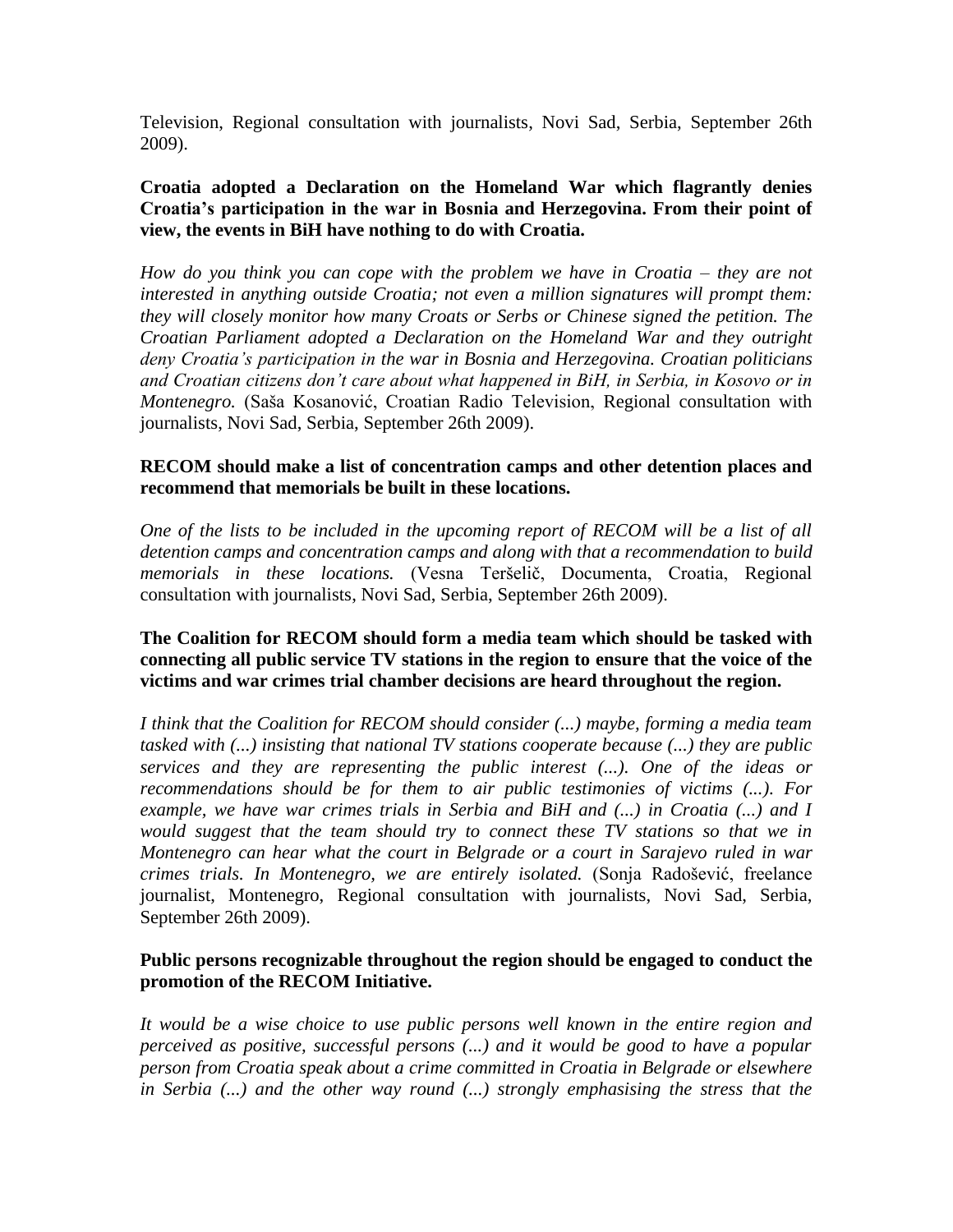*Initiative for RECOM is behind the whole project.* (Brano Mandić, Vijesti, Montenegro, Regional consultation with journalists, Novi Sad, Serbia, September 26th 2009).

## **Alternative media outlets are also important – they have their specific support.**

*Ignoring alternative media outlets is not a good idea because they have their specific audience and their specific strength and I think that at a regional level they should be somehow connected in a network.* (Jelena Svirčić, H-alter, Croatia, Regional consultation with journalists, Novi Sad, Serbia, September 26th 2009).

# **All media outlets will write and report about people"s life stories.**

*I can say with certainty that the topics we discussed here today (...) are very interesting and they will certainly be on front pages of our papers, I am 100% sure (...). What is interesting for all both print and electronic media are life stories and I am sure we will write and report a lot.* (Mladen Milutinović, Dani, Montenegro, Regional consultation with journalists, Novi Sad, Serbia, September 26th 2009).

# **Media outlets are ready to put their archives at RECOM"s disposal.**

*We, FENA, have war archives of different events and various interpretations of these events and crimes (...). Together with our colleagues from HINA and SRNA we can offer you our archives.* (Zoran Ilić, FENA, BiH, Regional consultation with journalists, Novi Sad, Serbia, September 26th 2009).

*On behalf of BETA news agency, I can also offer our war archive which is quite sizeable.* (Dinko Gruhonjić, Independent Association of Journalists of Vojvodina, Regional consultation with journalists, Novi Sad, Serbia, September 26th 2009).

# **There is no media campaign without a lot of money.**

Let's be realistic, I think that we are going to need a lot of money. If Dodik can give five *million to the media in the Republika Srpska, I think that you will spend the same amount of money in that entity. I doubt it very much that without money anything will be done, despite the fact that we all claim that everything is great, super, and important. I think that money will have to be spent.* (Sanja Škuletić, Avaz, BiH, Regional consultation with journalists, Novi Sad, Serbia, September 26th 2009).

### **Journalists should be trained and given full support if they report about war crimes.**

*The Coalition for RECOM should be open towards (...) journalists who write about war crimes. They should be trained and offered full support if they encounter any problems while doing it.* (Aleksandar Trifunović, Buka, BiH, Regional consultation with journalists, Novi Sad, Serbia, September 26th 2009).